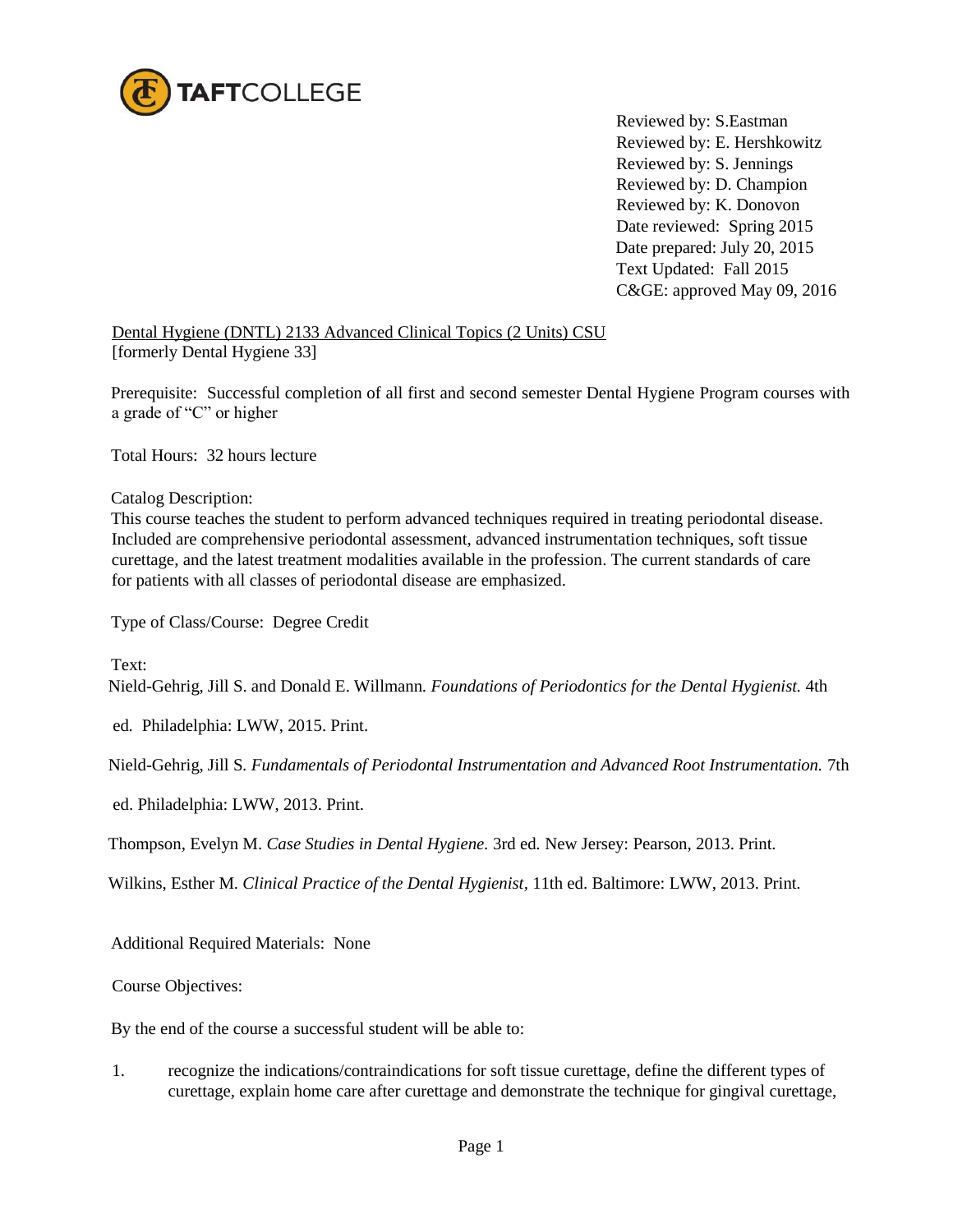- 2. indications/contraindications of ultrasonic instrumentation, understand the differences in the tip design and demonstrate correct procedure and technique for using the ultrasonic scaler,
- 3. select instruments appropriate for root morphology, introduction of more advanced periodontal instruments, and demonstrate advanced instrumentation techniques for the periodontal patient,
- 4. understand the different types and delivery of antimicrobial agents and antibiotics,
- 5. select appropriate desensitizing agents
- 6. complete a periodontal assessment, correctly perform calculations, and interpret the findings,
- 8. formulate a nonsurgical treatment plan for a periodontally involved patients,
- 9. identify radiographic evidence of periodontal disease,
- 10. describe the relationship between biofilm/plaque and periodontal disease,
- 11. recognize the role that nutrients play in oral and periodontal health,
- 12. discuss the advantages and the disadvantages for using products that contain Xylitol,
- 13. identify oral hygiene aides and indications for use in periodontally involved patients,
- 14. recognize the role of pain control procedures (noninjectable/topical) during nonsurgical treatment,
- 15. evaluate and understand the importance of healing following nonsurgical therapy,
- 16. apply the recommendations of the American Academy of Periodontology regarding referral of patients to a periodontist.

Course Scope and Content:

| Unit I   | <b>Advanced Instrumentation</b><br>A. Ultrasonic instrumentation<br>B. Periodontal instrumentation and root morphology                                                                                                                                                                                                             |
|----------|------------------------------------------------------------------------------------------------------------------------------------------------------------------------------------------------------------------------------------------------------------------------------------------------------------------------------------|
| Unit II  | <b>Clinical Periodontal Assessments</b><br>A. Components of the assessment<br>B. Calculations/interpretation<br>C. Supplemental diagnostic testing                                                                                                                                                                                 |
| Unit III | Patient's Role in Nonsurgical Periodontal Therapy<br>A. Self-care<br>B. Tooth-brushing and tongue cleaning<br>C. Interdental care<br>D. Irrigation and rinses                                                                                                                                                                      |
| Unit IV  | Nutritional Care for the Periodontium<br>A. Nutrient deficiencies seen in the periodontium<br>B. Nutrients that promote periodontal health<br>C. Nutritional counseling for a healthy periodontium                                                                                                                                 |
| Unit V   | Periodontal Soft Tissue Curettage<br>A. Indications/contraindications<br>B. Post procedure evaluation of periodontal soft tissue curettage<br>C. Complications and management of periodontal soft tissue curettage<br>D. Armamentarium for periodontal soft tissue curettage<br>E. Techniques of periodontal soft tissue curettage |
| Unit VI  | Radiographic Analysis of the Periodontium<br>A. Radiographic assessment of bone loss<br>B. Identification of local risk factors contributing to bone loss                                                                                                                                                                          |
| Unit VII | Chemical Agents Used in the Prevention and Treatment of Periodontal                                                                                                                                                                                                                                                                |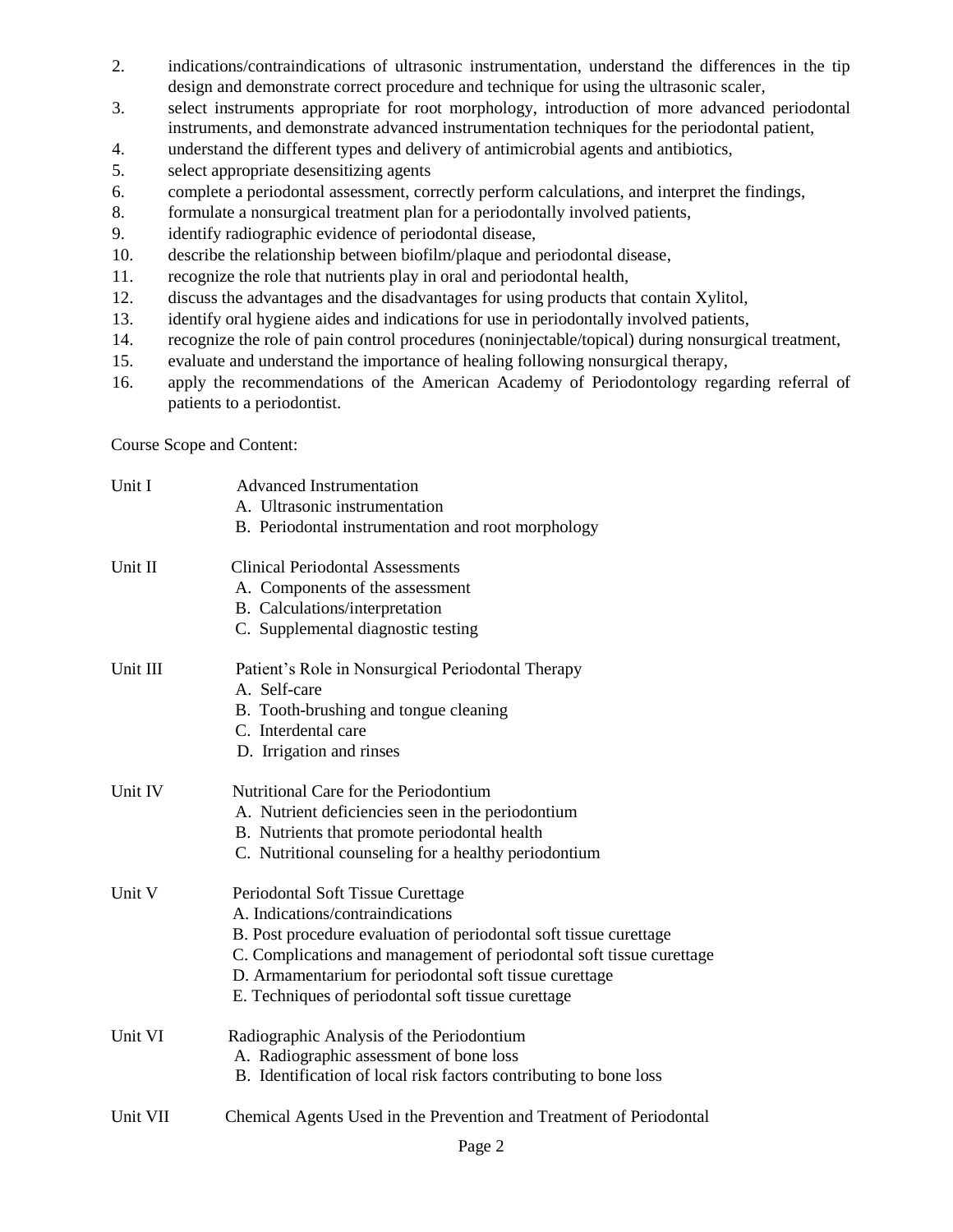|           | Disease<br>A. Topically delivered<br>B. Systemic                                                        |
|-----------|---------------------------------------------------------------------------------------------------------|
|           |                                                                                                         |
| Unit VIII | <b>Treatment Planning for Patients with Periodontal Disease</b><br>A. Assigning a periodontal diagnosis |
|           | <b>B.</b> Treatment sequencing                                                                          |
|           | C. Legal considerations                                                                                 |
| Unit IX   | Nonsurgical Periodontal Therapy                                                                         |
|           | A. Principles of therapy                                                                                |
|           | B. Objective and rationale for periodontal instrumentation                                              |
|           | C. Decisions following therapy                                                                          |
| Unit $X$  | <b>Adjuncts to Treatment</b>                                                                            |
|           | A. Pain control                                                                                         |
|           | B. Xylitol                                                                                              |
|           | C. Desensitizing agents                                                                                 |

Learning Activities Required Outside of Class:

The students in this class will spend a minimum of 4 hours per week outside of the regular class time doing the following:

- 1. Completing required reading
- 2. Skill practice
- 3. Data collected for a three-day personal food diary

Methods of Instruction:

- 1. Lecture
- 2. Class discussions
- 3. Audio-visual presentations
- 4. Demonstrations
- 5. Guest lecturers

Methods of Evaluation:

- 1. Examinations and quizzes, including:
	- a. multiple choice questions
	- b. periodontal charting
	- c. true/false questions
	- d. case study questions
- 2. Nutritional analysis
- 3. Performance evaluations on:
	- a. Periodontal charting
	- b. Periodontal soft tissue curettage
	- e. Local irrigation<br>f. Advance periodo
	- Advance periodontal instrumentation